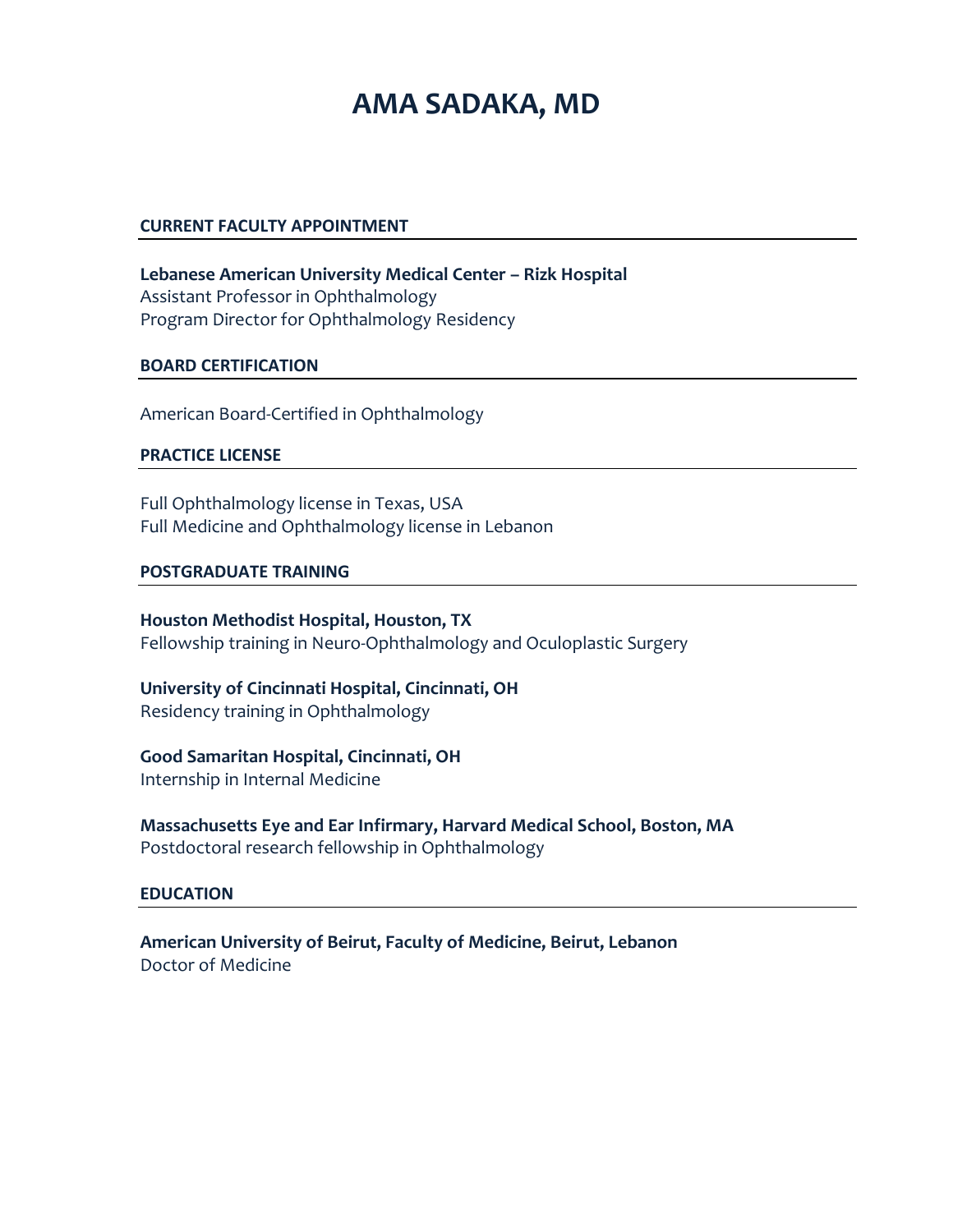## **PROFESSIONAL SOCIETIES**

American Academy of Ophthalmology North American Neuro-Ophthalmic Society American Society of Ophthalmic Plastic and Reconstructive Surgery Alpha Omega Alpha Honorary Society Women in Ophthalmology Society World Alumni Association of American University of Beirut

## **PUBLICATIONS**

Mattingly JJ, **Sadaka A**, Lee AG, Yalamanchili SS. [T-Cell Acute Lymphoblastic](https://www.ncbi.nlm.nih.gov/pubmed/30418330)  [Lymphoma Presenting as Dissecting Cellulitis and Cavernous Sinus Syndrome.](https://www.ncbi.nlm.nih.gov/pubmed/30418330) J Neuroophthalmol. 2018 Dec;38(4):470-472

**Sadaka A**, Ortiz J, Berry S, Lee AG, Li H, Divatia, M, Malik A. Late proptosis and ophthalmoplegia from hydrogel scleral buckle. Can J Ophthalmol. 2018 Oct;53(5):e190-e193

Nguyen K, **Sadaka A**, Malik A. Conservative Treatment for Penetrating Injuries Involving the Cavernous Sinus. J Neuroophthalmol. 2018 Sep;38(3):424

Shah B, **Sadaka A**, Berry S, Lee AG. Bilateral Disc Edema in Hypertensive Emergency. Can J Ophthalmol. 2018 Jun;53(3)

Salazar H, **Sadaka A**, Berry S, Lee AG. Nine syndrome in a patient with systemic lupus erythematosus. Can J Ophthalmol. 2018 Apr;53(2):e52-e55

**Sadaka A**, Prager T, Beaver H, Malik A. A novel use of ultrasound biomicroscopy. Eye (Lond). 2018 Feb;32(2):474-475

Chamberlain PD, **Sadaka A**, Berry S, Lee AG. Intermittent mydriasis associated with carotid vascular occlusion. Eye (Lond). 2018 Feb;32(2):457-459

Patel SN, Nakawah MO, **Sadaka A**, Berry S, Ortiz Gomez J, Powell S, Lee AG. [Supraorbital Nerve and Cavernous Sinus Invasion with Poorly Differentiated](https://www.ncbi.nlm.nih.gov/pubmed/30258480)  [Carcinoma of Unknown Primary.](https://www.ncbi.nlm.nih.gov/pubmed/30258480) Neuroophthalmology. 2018 Jan 9;42(5):312-315

Chang E, Shah R, Smith S, **Sadaka A**, Gomez J, Chavez-Barrios P, Lee A. Neuro-Ophthalmic Manifestations of Pituitary Carcinoma. J Neuroophthalmol. 2018 Jan 8

Wang M, **Sadaka A**, Prager T, Lee AG, Pellegrini F, Cirone D, De Simone L, Cimino L. From A... to... Z(OOR): The Clinical Spectrum of Acute Zonal Occult Outer Retinopathy. Neuroophthalmology. 2017 Dec 21;42(4):215-221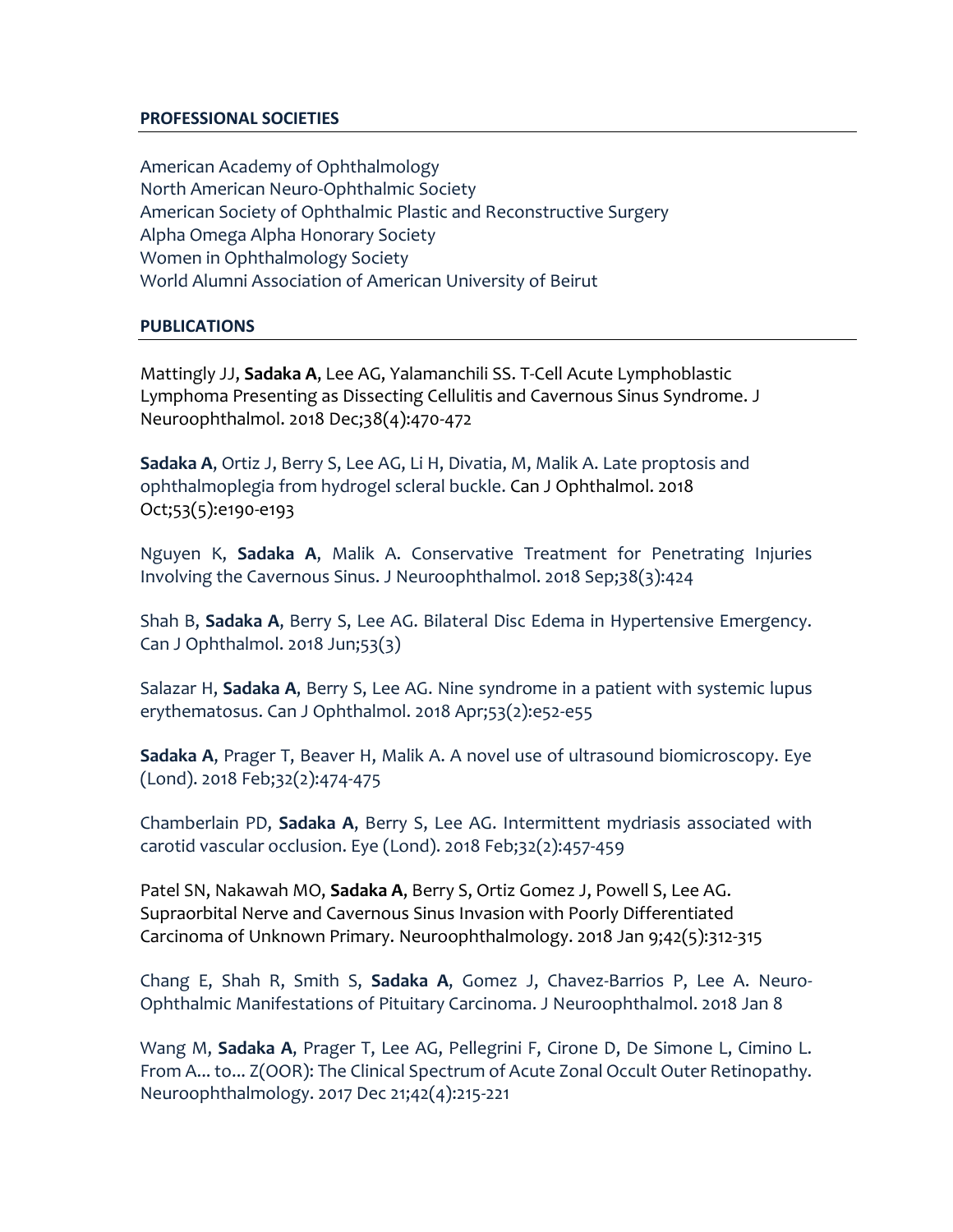Boutler T, **Sadaka A**, Nakawah MO, Smith SV, Alouch N, Berry SE, Whyte AT, Fuller GN, Lee AG. Primary CNS Lymphoma with Light Chain Deposition Disease (Aggregoma) Presenting with a Right Occipital Lesion. J Neuroophthalmol. 2017 Dec 26

**Sadaka A**, Iqbal C, Nazari H, Berry S, Wykoff CC, Humayun MS, Lee AG. Positive visual phenomena following the Argus II Retinal Prosthesis implantation. Ophthalmic Surg Lasers Imaging Retina. 2017 Dec 1;48(12):1022-1025

Mahatma G, **Sadaka A**, Berry S, Malik A, Lee AG. Stabilization of Visual Function After Optic Nerve Sheath Fenestration for Optic Nerve Meningocele. Ophthalmic Plast Reconstr Surg. 2017 Nov/Dec;33(6):e160-e161

Chamberlain PD, **Sadaka A**, Berry S, Lee AG. Ethambutol optic neuropathy. Curr Opin Ophthalmol. 2017 Nov;28(6):545-551

Park B, **Sadaka A**, Smith S, Lee AG. Cerebellopontine angle astrocytoma producing Bruns nystagmus mimicking vestibular schwannoma. Can J Ophthalmol. 2017 Oct;52(5):e181-e182

Weijie L, **Sadaka A**, Smith S, Lee AG. Orbital Metastasis Mimicking Internuclear Ophthalmoplegia: A Case Report and Review. Can J Ophthalmol. 2017 Aug;52(4):e149 e151

Lin WV, Chévez-Barrios P, **Sadaka A**, Lee AG. Orbital metastasis mimicking internuclear ophthalmoplegia: A case report and review. Can J Ophthalmol. 2017 Aug;52(4):e149 e15

Berry S, Lin WV, **Sadaka A**, Lee AG. Nonarteritic anterior ischemic optic neuropathy: cause, effect, and management. Eye Brain. 2017 Sep 27;9:23-28

**Sadaka A**, Schockman S, Golnik K. Adult Horner's Syndrome in the Magnetic Resonance Imaging Era. J Neuroophthalmol. 2017 Sep;37(3):268-272

Lin W, Patel S, **Sadaka A**, Berry S, Lee AG. Update on ocular myasthenia gravis. Minerva Oftalmol 2017 March;59(1):7-13

**Sadaka A**, Sisk R, Osher J, Toygar O, Duncan M, Riemann C. Intravitreal Methotrexate Infusion for Proliferative Vitreoretinopathy. Clin Ophthalmol. 2016 Sep 19;10:1811-1817

**Sadaka A**, Sisk R. Dramatic Regression of Macular and Peripheral Retinoschisis with Dorzolamide 2% in X-linked Retinoschisis: A Case Report. J Med Case Rep. 2016 Jun 1;10(1):142

**Sadaka A**, Durand M, Sisk R, Gilmore MS. Staphylococcus aureus and Its Bearing on Ophthalmic Disease. Ocul Immunol Inflamm. 2015 Dec 17:1-11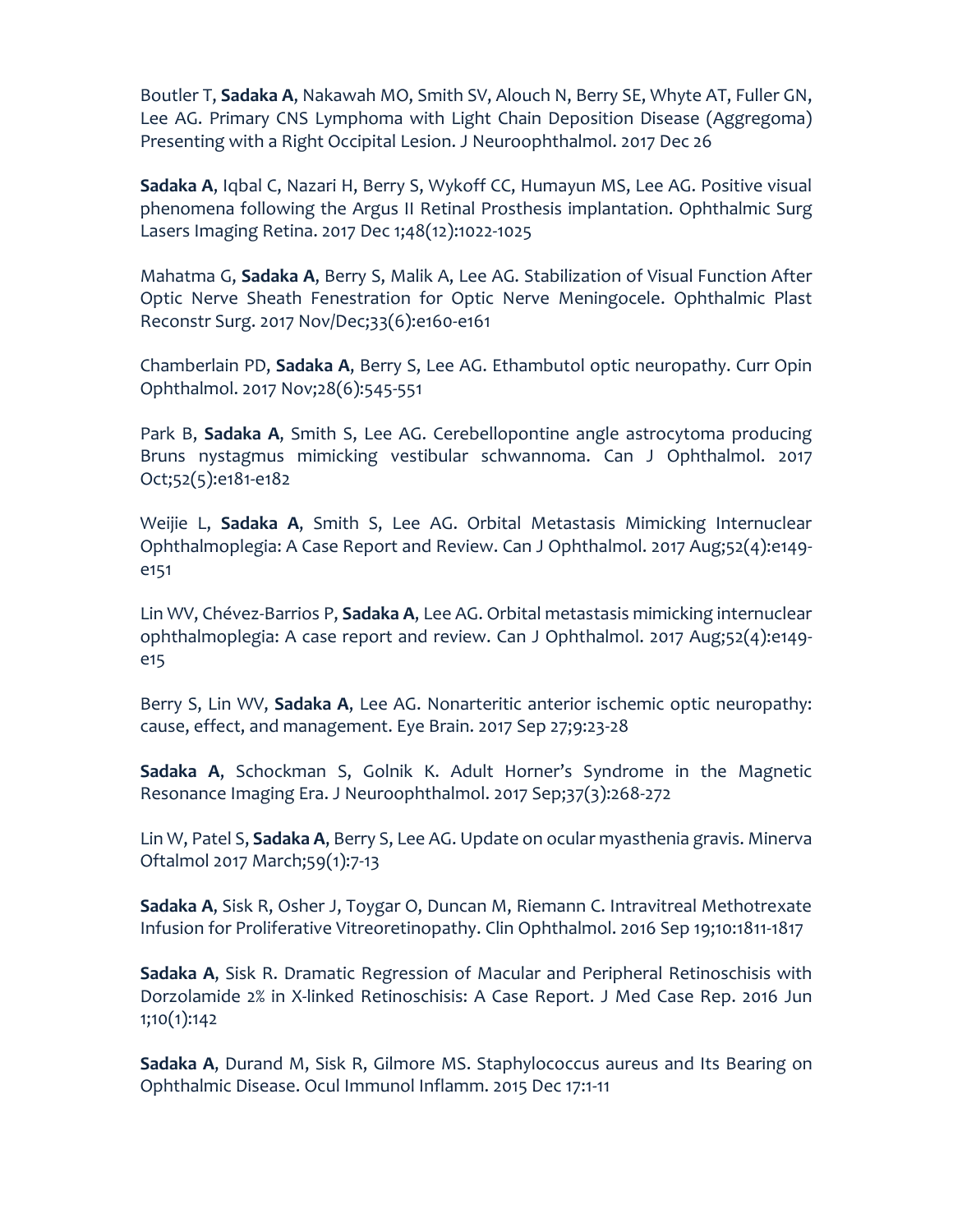**Sadaka A**, Palmer K, Suzuki T, Gilmore MS. In Vitro and In Vivo Models of Staphylococcus aureus Endophthalmitis Implicate Specific Nutrients in Ocular Infection. PLoS One. 2014 Oct 23;9(10)

Valentino MD, Foulston L, **Sadaka A**, Kos VN, Villet RA, Santa Maria J Jr, Lazinski DW, Camilli A, Walker S, Hooper DC, Gilmore MS. Genes contributing to Staphylococcus aureus fitness in abscess- and infection-related ecologies. MBio. 2014 Sep 2;5(5):e01729-14

Santa Maria JP Jr, **Sadaka A**, Moussa SH, Brown S, Zhang YJ, Rubin EJ, Gilmore MS, Walker S.Compound-gene interaction mapping reveals distinct roles for Staphylococcus aureus teichoic acids. Proc Natl Acad Sci U S A. 2014 Aug 26;111(34):12510-5

Giuliari GP, **Sadaka A**, Hinkle DM, Biologic agents in experimental autoimmune uveitis. Int Ophthalmol. 2013 Mar 14

**Sadaka A**, Giuliari GP, Proliferative vitreoretinopathy: current and emerging treatment. Clinical Ophthalmology: 2012;6:1325-33. Epub 2012 Aug 14

Giuliari GP, **Sadaka A**, Hinkle DM, Simpson ER, Current Treatment in Radiation Retinopathy. Acta Oncologica: 2011 Jan;50(1):6-13

Giuliari GP, **Sadaka A**, Chang P, Cortez R, Diabetic Papillopathy: Current and new treatment options. Current Diabetes Review: 2011 May;7(3):171-5

**Sadaka A**, Durand M, Gilmore MS, Bacterial endophthalmitis in the age of outpatient intravitreal therapy and cataract surgery: Host- microbe interactions in intraocular infection. Progress in Retinal and Eye Research, 2012 Jul;31(4):316-31

Giuliari GP, **Sadaka A**, Chang PY, Iovieno A. A Blind Eye: the Price of a Physician-Patient Communication. Pan American Association of Ophtahlmology: June 2011, Vol X, no.2

Turkcuoglu P, Chang PY, Rentiya Z, Channa R, Ibrahim M, Sophie R, **Sadaka A**, Do D, Foster S, Nguyen Q, The Effect of Mycophenolate Mofetil and Fundus Autofluorescence Characteristics in the Clinical Course of Punctate Inner Choroidopathy. Ocular Immunology and Inflammation: 2011 Aug;19(4):286-92

Giuliari GP, **Sadaka A**, Eagle R, Gonzalez VH, Ocular Nocardiosis in an Renal Transplant Patient: A Warning of Life-threatening Underlying Systemic Disease. Retinal Cases and Brief Reports 2011 July 29

**Sadaka A**, Cherfan D, Melki S, Inadvertent LASIK flap creation over a soft contact lens. J Refract Surg. 2012 Jan;28(1):74-6